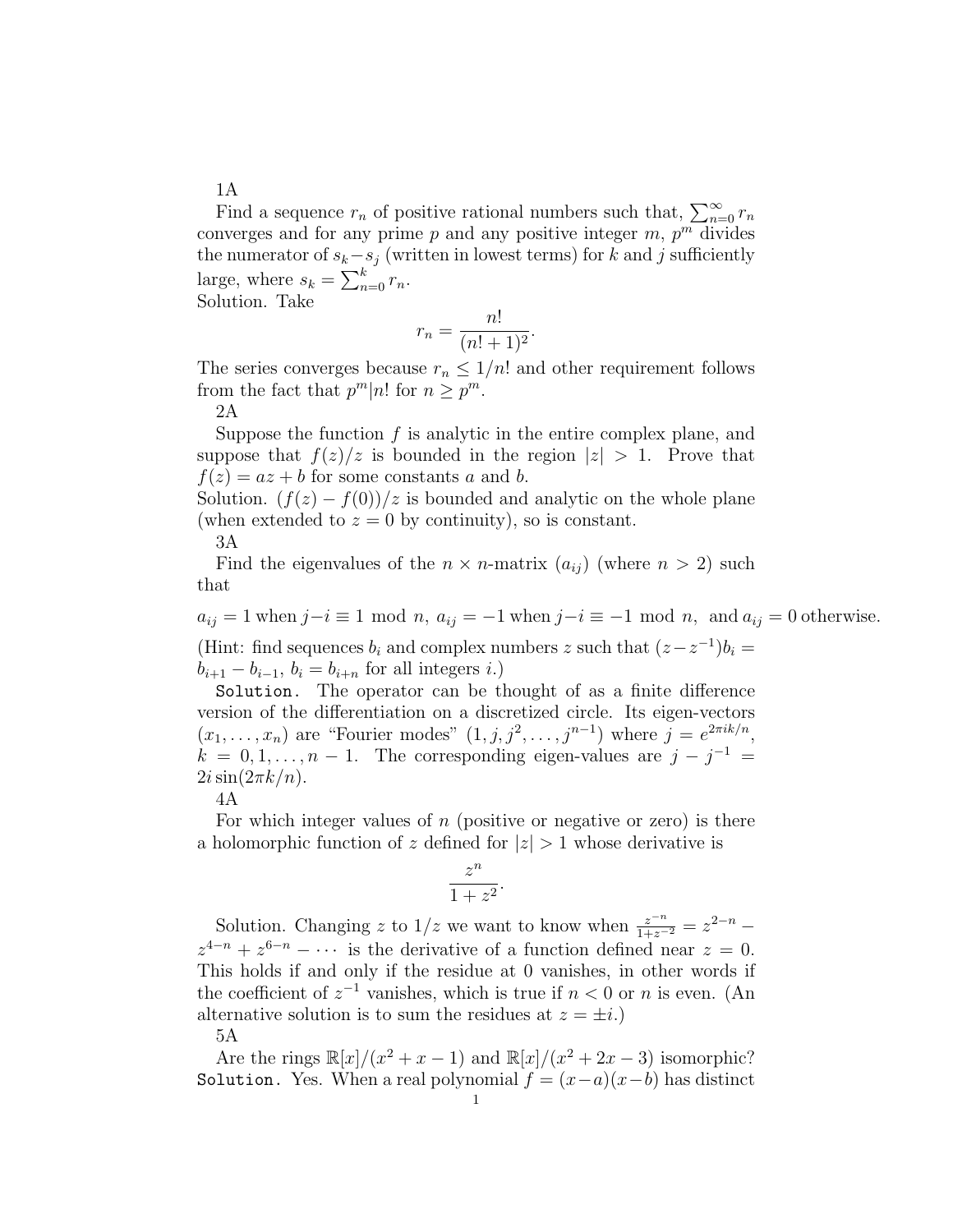real roots  $a \neq b$ , the quotient ring  $\mathbb{R}[x]/(f)$  is isomorphic to  $\mathbb{R} \times \mathbb{R}$ . The isomorphism is established by evaluation:

$$
\mathbb{R}[x] \to \mathbb{R} \times \mathbb{R}, \ p \mapsto (p(a), p(b))
$$

whose kernel consists of polynomials divisible by f.

6A

If f is a continuous strictly increasing function of x with  $f(0) = 0$ and with inverse  $f^{-1}$  show that

$$
\int_0^a f(x)dx + \int_0^b f^{-1}(x)dx \ge ab
$$

for any positive real numbers  $a$  and  $b$ . (Hint: draw a picture.) Use this to prove Young's inequality, which states that if  $p$  and  $q$  are positive reals with  $1/p + 1/q = 1$  and a and b are positive reals then

$$
\frac{a^p}{p} + \frac{b^q}{q} \ge ab.
$$

(The question on the exam had both inequalities the wrong way round.)

Solution. Draw the graph of  $f$ , and color in the region below the graph whose area is the first integral, and the area to the left of the graph whose are is the second integral. These cover the rectangle  $0 \leq$  $x \le a, 0 \le y \le b$ , which proves the first inequality. Young's inequality follows by taking  $f(x) = x^{p-1}$ , with inverse is given by  $f^{-1}(x) = x^{q-1}$ . 7A

Suppose  $H_i$  is a normal subgroup of a group G for  $1 \leq i \leq k$  such that  $H_i \cap H_j = \{1\}$  for  $i \neq j$  (where 1 is the identity element). Prove that G contains a subgroup isomorphic to  $H_1 \times H_2 \times \cdots \times H_k$  if  $k = 2$ , but not necessarily if  $k \geq 3$ .

**Solution:** If  $k = 2$  the map  $H_1 \times H_2 \to G$  induced by the inclusions  $H_i \subset G$  is injective, as the kernel consists of pairs  $(h_1, h_2)$  with  $h_i \in H_i$ such that  $h_1 = h_2^{-1}$  in G which implies that  $h_1, h_2 \in H_1 \cap H_2 = \{1\}.$ To see that this can fail if  $k \geq 3$  consider  $G = \mathbb{Z}/(2) \times \mathbb{Z}/(2)$ . Let  $H_1 = \langle (1, 0) \rangle$ ,  $H_2 = \langle (0, 1) \rangle$ ,  $H_3 = \langle (1, 1) \rangle$ . Then the assumptions are satisfied but the element  $((1,0),(0,1),(1,1)) \in H_1 \times H_2 \times H_3$  is in the kernel of the map

$$
H_1 \times H_2 \times H_3 \to G.
$$

8A The infinitely differentiable real function  $u(x, t)$  satisfies the diffusion PDE  $u_t = u_{xx}$  in  $-\infty < x < \infty$ ,  $t > 0$ . Assume that u and all its partial derivatives of all orders are rapidly decreasing in  $x$ , in other words bounded by a constant times  $x^{-n}$  for all  $n > 0$  in any strip of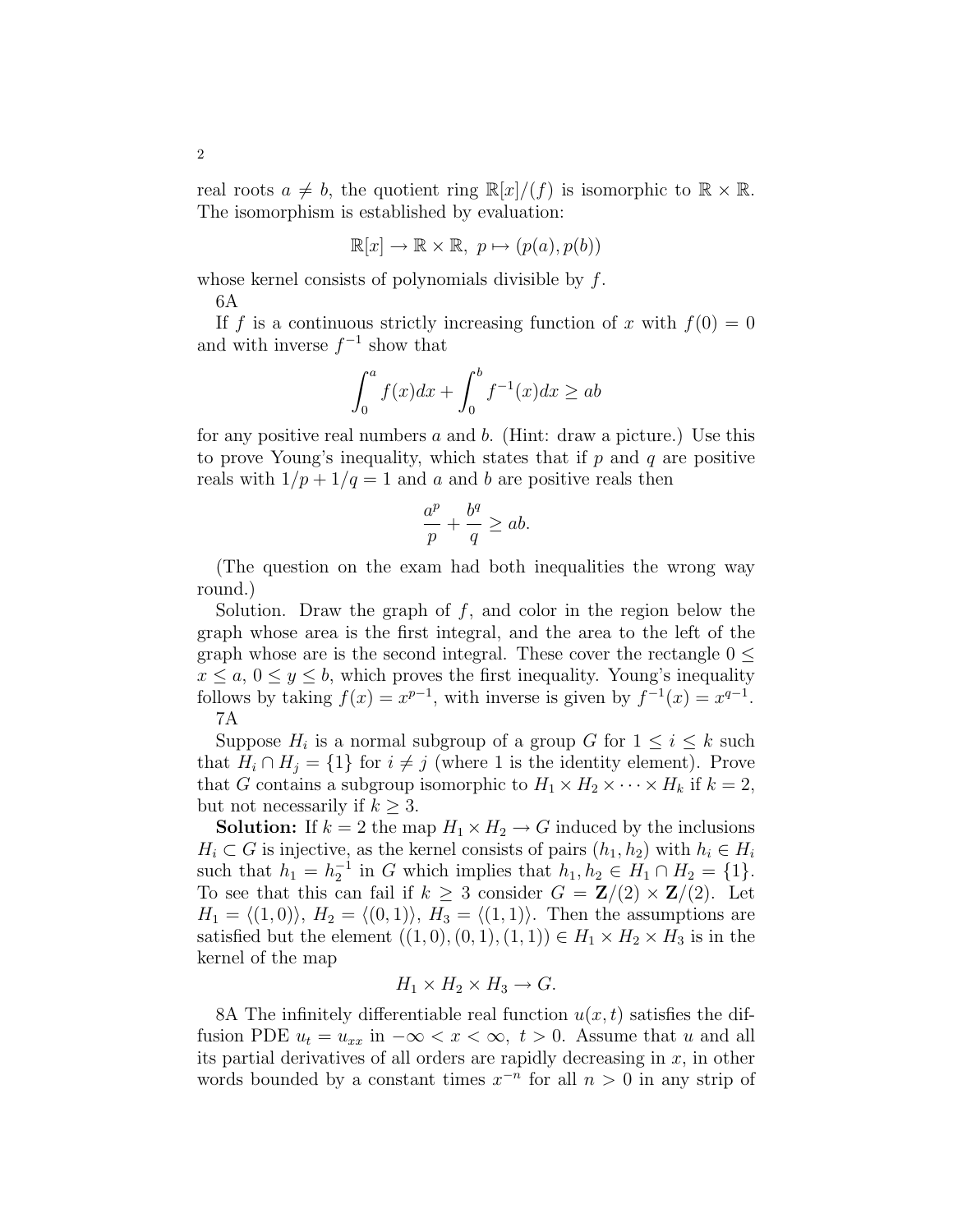the form  $0 < t < a$ . Also assume that  $\int_{-\infty}^{\infty} u(x, 1) dx = 1$ . Show that if  $t > 0$  then

$$
\frac{d}{dt} \int_{-\infty}^{\infty} x^2 u(x, t) \, dx = 2.
$$

Solution.

$$
\frac{d}{dt} \int_{-\infty}^{\infty} x^2 u \, dx = \int_{-\infty}^{\infty} x^2 u_t \, dx = \int_{-\infty}^{\infty} x^2 u_{xx} \, dx = 2 \int_{-\infty}^{\infty} u \, dx.
$$

Last equality is two integrations by parts. Next,

$$
\frac{d}{dt} \int_{-\infty}^{\infty} u \, dx = \int_{-\infty}^{\infty} u_{xx} \, dx = 0
$$

so  $\int_{-\infty}^{\infty} u \, dx =$  constant independent of t. The constant is 1 by  $\int_{-\infty}^{\infty} u(x,0) \, dx =$ 1. Hence,

$$
\frac{d}{dt} \int_{-\infty}^{\infty} x^2 u(x, t) \, dx = 2.
$$

9A

Suppose that  $f_n$  for  $n > 0$  is a sequence of continuous real-valued functions on the unit interval [0, 1] such that  $\lim_{n\to\infty} f_n(x) = 0$  for all x. Prove or find a counterexample to the statement

$$
\lim_{n \to \infty} \int_0^1 f_n(x) dx = 0.
$$

The statement is false. A counterexample is given by taking  $f_n$  to be a function vanishing outside  $(0, 1/n)$ , and having a bump of average height *n* on this interval (so that  $\int_0^1 f_n(x)dx = 1$ ).

1B Let  $V$  be a non-zero vector space over an infinite field. Show:  $V$ is not the union of finitely many cosets  $a_1 + V_1, \ldots, a_n + V_n$  of proper subspaces  $V_1, \ldots, V_n$ .

Solution: If V is the union of finitely many cosets, we can assume *n* is minimal. So there is some *v* in  $a_1 + V_1$  not in any other coset. Pick some vector  $w$  not in  $V_1$ . Then for any coset  $V_i$ , there is at most one value of x such that  $v + xw$  is in the other coset. As the field is infinite, there is some x such that  $v + wx$  is not in any of the cosets.

2B Evaluate the integral

$$
\int_0^\infty \frac{dx}{1+x^\alpha}
$$

for  $\alpha > 1$ .

Solution: Apply Cauchy's theorem to the sector bounded by the lines arg(z)=0, arg(z) =  $2\pi/\alpha$  and a circle of large radius. This expresses  $1 - e^{2\pi i/\alpha}$  times the integral as  $2\pi i$  times the residue  $-e^{\pi i/\alpha}/\alpha$ at  $z = e^{\pi i/\alpha}$ . So the integral is  $\frac{\pi}{\alpha \sin(\pi/\alpha)}$ .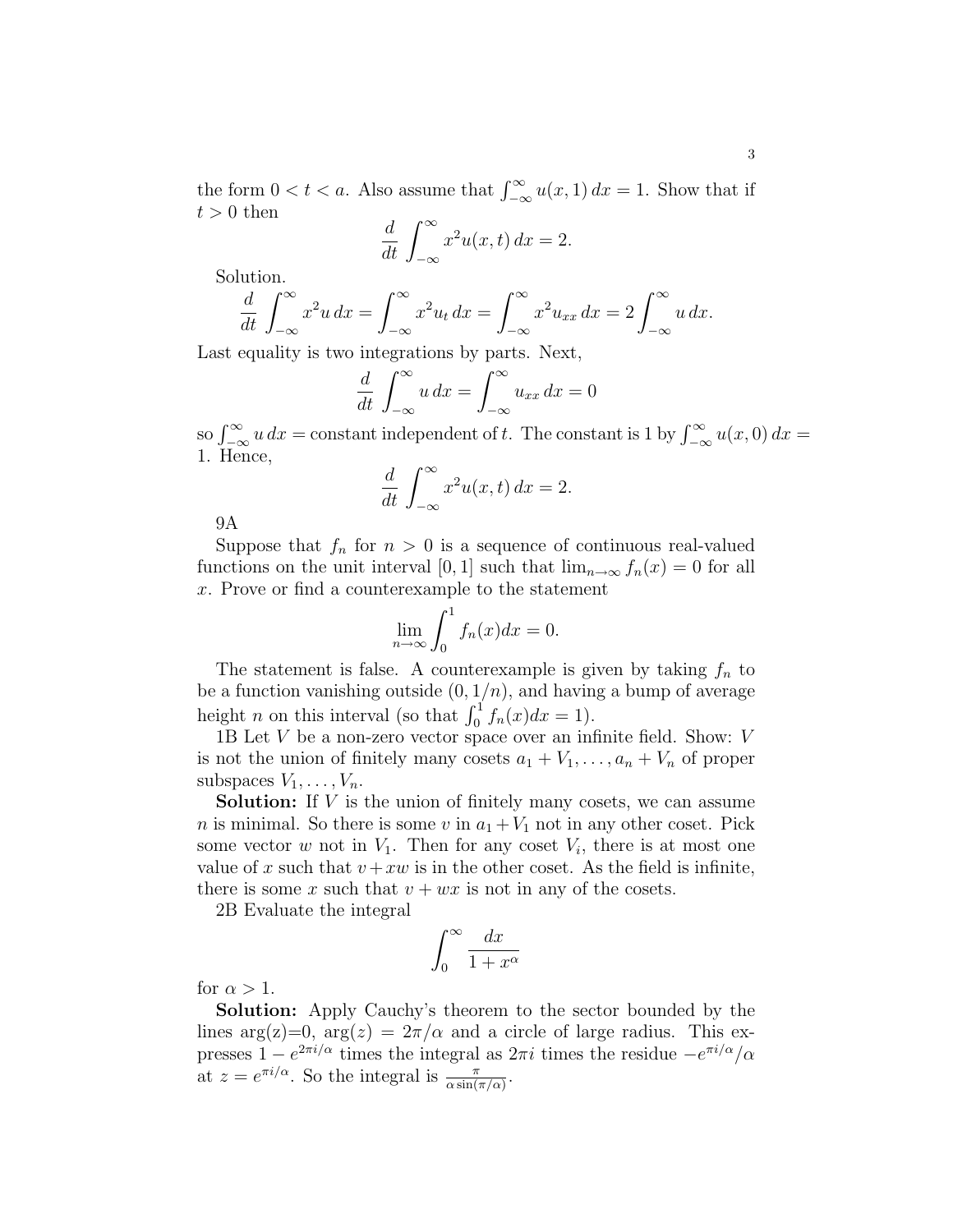3B Let F be a field and p a prime. For  $n \geq 1$  show that the number (up to isomorphism) of abelian groups of order  $p^n$  equals the number (up to similarity) of  $n \times n$  matrices A over F such that  $A^n = 0.$ 

**Solution:**An abelian group of order  $p^n$  is a direct sum of groups  $G_i$  of the form  $\mathbf{Z}/p^{d_i}$ , and determined up to isomorphism by, for each  $d \leq n$ , how many i have  $d_i = d$ .

For A a  $n \times n$  matrix, viewed as operating on  $V = F<sup>n</sup>$ , V is the direct sum of A-invariant subspaces  $V_i$  of dimension  $d_i$  where on  $V_i$  A has minimal polynomial  $q_i(x)$  of degree  $d_i$  (with  $q_i(x) = a$  power of a monic irreducible). Since  $A^n = 0$ , also  $A^n v = 0$  for  $v \in V_i$  so the minimal polynomial  $q_i(x)$  divides  $x^n$ . Thus  $q_i(x) = x^{d_i}$ . Up to similarity A is classified by, for each polynomial  $q(x)$ , how many i have  $q_i(x) = q(x)$ , or equivalently, for each  $d \leq n$ , how many  $V_i$  have dimension  $d_i$ .

In both cases, the sum of all the  $d_i$  must equal n. So both are counted in the same way, by the number of partitions of  $n$ .

4B How many complex non-real zeros does the polynomial  $z^{11}-3z^3+$ 1 have with  $1 \leq |z| \leq 2$ ?

**Solution:** By Runge's theorem, there are 11 zeros with  $|z| \leq 2$  as  $|z^{11}|$  has 11 zeros in this region and dominates the rest of the polynomial. There are 3 zeros with  $|z| < 1$  as  $|3z^3|$  has 3 zeros in this region and dominates the rest of the polynomial. So there are 8 zeros in the region  $1 \leq |z| \leq 2$ . Sketching the graph of f shows that exactly two of these 6 zeros are real (more precisely,  $f$  is monotonic on each of the intervals  $[1, 2]$  and  $[-2, -1]$  and changes sign on each of them, so it has exactly one zero in each interval.) So  $f$  has 6 complex non-real zeros in the region.

5B Prove that the quotient of the general linear group  $GL_2(\mathbb{Z}/3\mathbb{Z})$ by its center is isomorphic to the symmetric group  $S_4$  on 4 points.

**Solution:**An invertible linear transformation of  $(\mathbb{Z}/3\mathbb{Z})^2$  permutes the set of 4 subspaces of dimension 1 (with "slopes"  $0, 1, -1$ , and  $\infty$ ). This defines a homomorphism  $GL_2(\mathbb{Z}/3\mathbb{Z}) \to S_4$ . Since the transformations preserving each of the coordinate lines correspond to diagonal matrices, and those of them which preserve the graph of the identity map are scalar, we see that the kernel of the homomorphism coincides with the center of the matrix group, consisting of all invertible scalar matrices. Over  $\mathbb{Z}/3\mathbb{Z}$ , these are  $\pm I$ . The order of the quotient group is  $(3^2-1)(3^2-3)/2 = 24 = |S_4|$ , which shows that the quotient by the center is mapped bijectively onto  $S_4$ .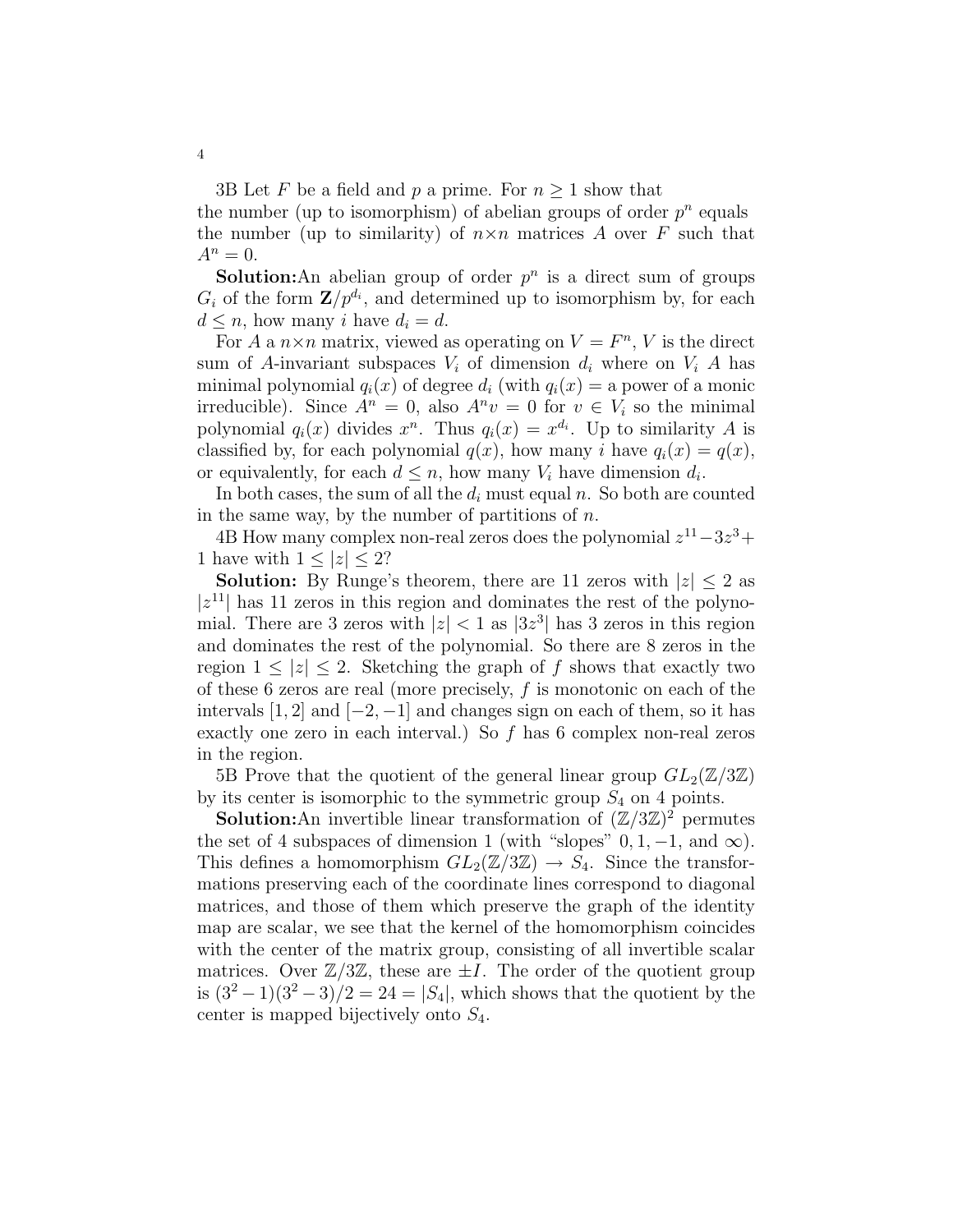6B Show that

$$
\int_0^1 \frac{1}{x^x} dx = \sum_{n=1}^\infty \frac{1}{n^n}.
$$

(Hint: Write  $x^x$  in terms of the exponential and logarithm functions, and evaluate the integral  $\int_0^1 x^s \log(x)^n dx$ .)

**Solution:** Integration by parts shows that  $\int_0^1 x^s \log(x)^n dx = -\frac{n}{s+1}$ 1))  $\int_0^1 x^s \log(x)^{n-1} dx$ , and repeating this *n* times shows that it is equal to  $n!(-1/(s+1))^n \int_0^1 x^s dx = n!(-1)^n/(s+1)^{n+1}$ . The identity follows from this by expanding  $x^{-x}$  as  $\sum_{n\geq 0}(-x\log(x))^n/n!$  and integrating term by term (which is justified as all terms are positive).

The by term (which is justified as all terms are positive).<br>
7B (a) Prove that  $\alpha = \sqrt{3} + \sqrt{2}$  is algebraic over **Q** by writing down a polynomial  $f(x) \in \mathbf{Q}[x]$  of degree 4 having  $\alpha$  as a root. (b) Show that  $f(x)$  is irreducible over **Q**.

**Solution:** For (a) take  $f(x)$  to be

$$
(x - (\sqrt{3} + \sqrt{2}))(x + (\sqrt{3} + \sqrt{2}))(x - (\sqrt{3} - \sqrt{2}))(x + (\sqrt{3} + \sqrt{2}))
$$
  
=  $x^4 - 10x^2 + 1$ .

For (b) note that if  $f(x)$  factors over  $\mathbb Q$  then some product of two of the factors of the above factorization into linear terms over C must be in  $\mathbb{Q}[x]$ . On the other hand, by direct computation no two of the above linear terms multiply together to give a polynomial with rational coefficients.

8B We have a fair N-sided die. One side is black and others are white. Let  $n(N)$  be the smallest number of throws so the probability of getting at least one black is bigger than 1/2. Compute

$$
\lim_{N \to \infty} \frac{n(N)}{N}.
$$

**Solution:** The probability of getting only whites in *n* throws is  $\left(1 - \frac{1}{N}\right)$  $\frac{1}{N}$ <sup>n</sup> so we want the smallest integer  $n$  so

$$
\left(1 - \frac{1}{N}\right)^n < \frac{1}{2}
$$

or equivalently

$$
\frac{n}{N} > \frac{-\log 2}{N \log \left(1 - \frac{1}{N}\right)} \to \log 2 \text{ as } N \to \infty.
$$

Hence,

$$
\lim_{N \to \infty} \frac{n(N)}{N} = \log 2 \approx 0.69.
$$